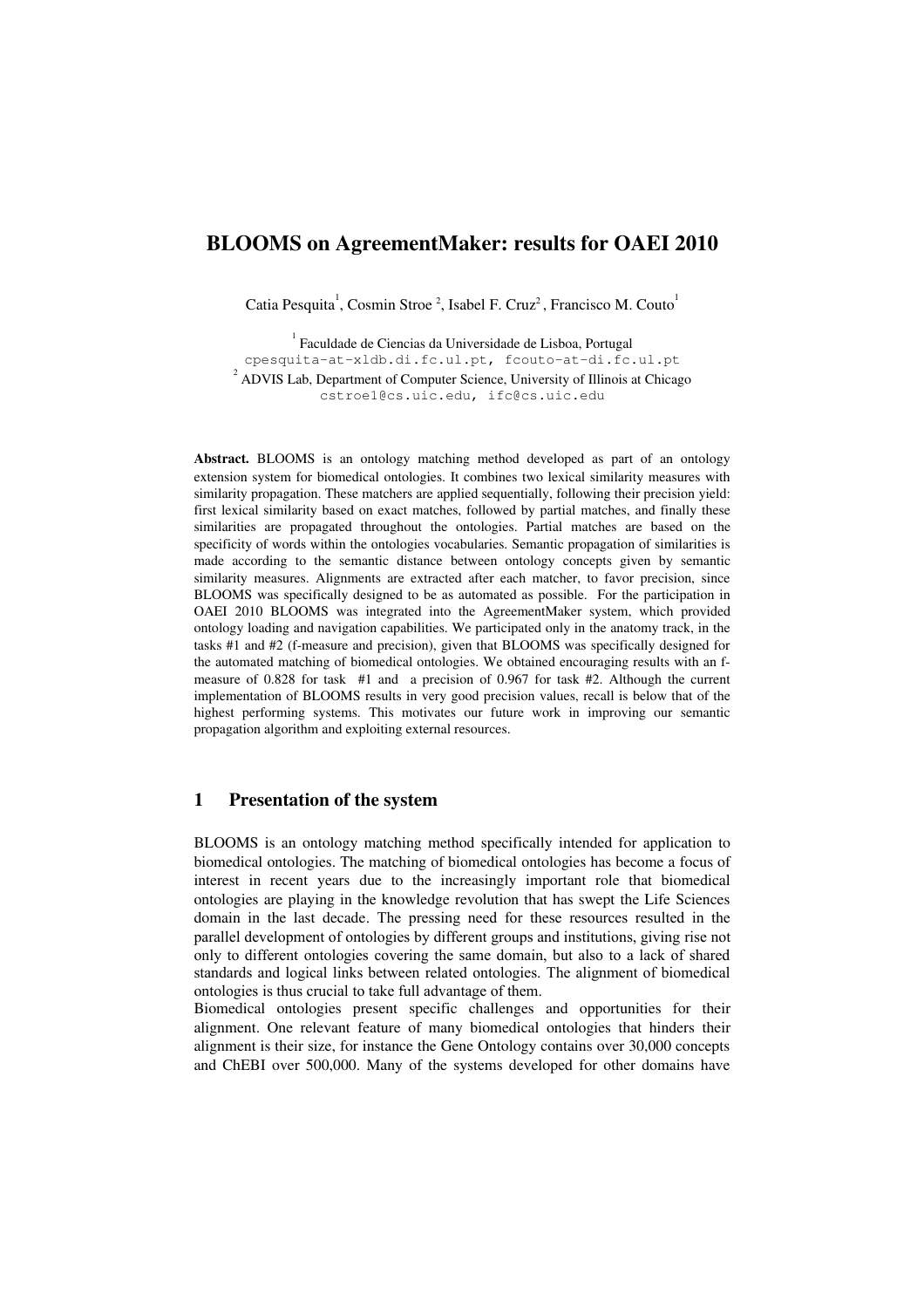difficulty in handling such large ontologies. On the other hand, most biomedical ontologies support few types of relationships, which can hinder the performance of matchers that explore more complex structures. Also, in most biomedical ontologies edges do not all represent the same semantic distance between concepts, for instance, edges deeper in the ontology usually represent shorter distances than edges closer to the root concept.

Another relevant feature is the rich textual information in the form of concept names, synonyms and definitions that most biomedical ontologies have. This can play a crucial role in matching algorithms that exploit lexical resources but it can also be an obstacle since biomedical terminology has a high degree of ambiguity.

In recent years OAEI has been the major play field for biomedical ontologies alignment, in its anatomy track. One important finding of previous OAEI anatomy tracks is that several matches are rather trivial and can be found by simple string comparison techniques. Based on this notion, the work in [1] has applied a simple string matching algorithm to several ontologies available in the NCBO BioPortal, and reported high levels of precision in most cases. There are several possible explanations for this, including the simple structure of most biomedical ontologies, their high number of synonyms and low language variability. To improve on the results of simple string matching, the most successful systems in previous OAEI editions [2,3] have shown the advantages of two distinct strategies: (1) exploitation of external knowledge and (2) composition of different matchers followed by propagation of similarity. The first strategy uses background knowledge resources such as the UMLS to support lexical matching of concepts [4-6]. The second strategy propagates similarities between ontology concepts throughout the ontology graphs, based on the assumption that a match between two concepts should contribute to the match of their adjacent concepts, according to a propagation factor [7].

BLOOMS was designed to leverage on the success of simple lexical matching methods, while still finding alignments where lexical similarity is low, by using global computation techniques. It couples a lexical matching algorithm based on the specificity of words in the ontology vocabulary, with a novel global similarity computation approach that takes into account the semantic variability of edges.

#### 1.1 State, purpose, general statement

The original purpose of BLOOMS is to provide the ontology matching component of an ontology extension system called Auxesia. This system combines ontology matching and ontology learning techniques to propose new concepts and relations to biomedical ontologies. Consequently, BLOOMS was specifically designed to match biomedical ontologies in a fully automated fashion, favoring precision over recall.

Although BLOOMS was specifically designed to be applied to biomedical ontologies, its current implementation is domain-independent since it can function without external forms of knowledge. To capitalize on the specific characteristics of most biomedical ontologies, BLOOMS joins a lexical matcher to exploit the rich textual component with a global similarity computation technique to handle the cases where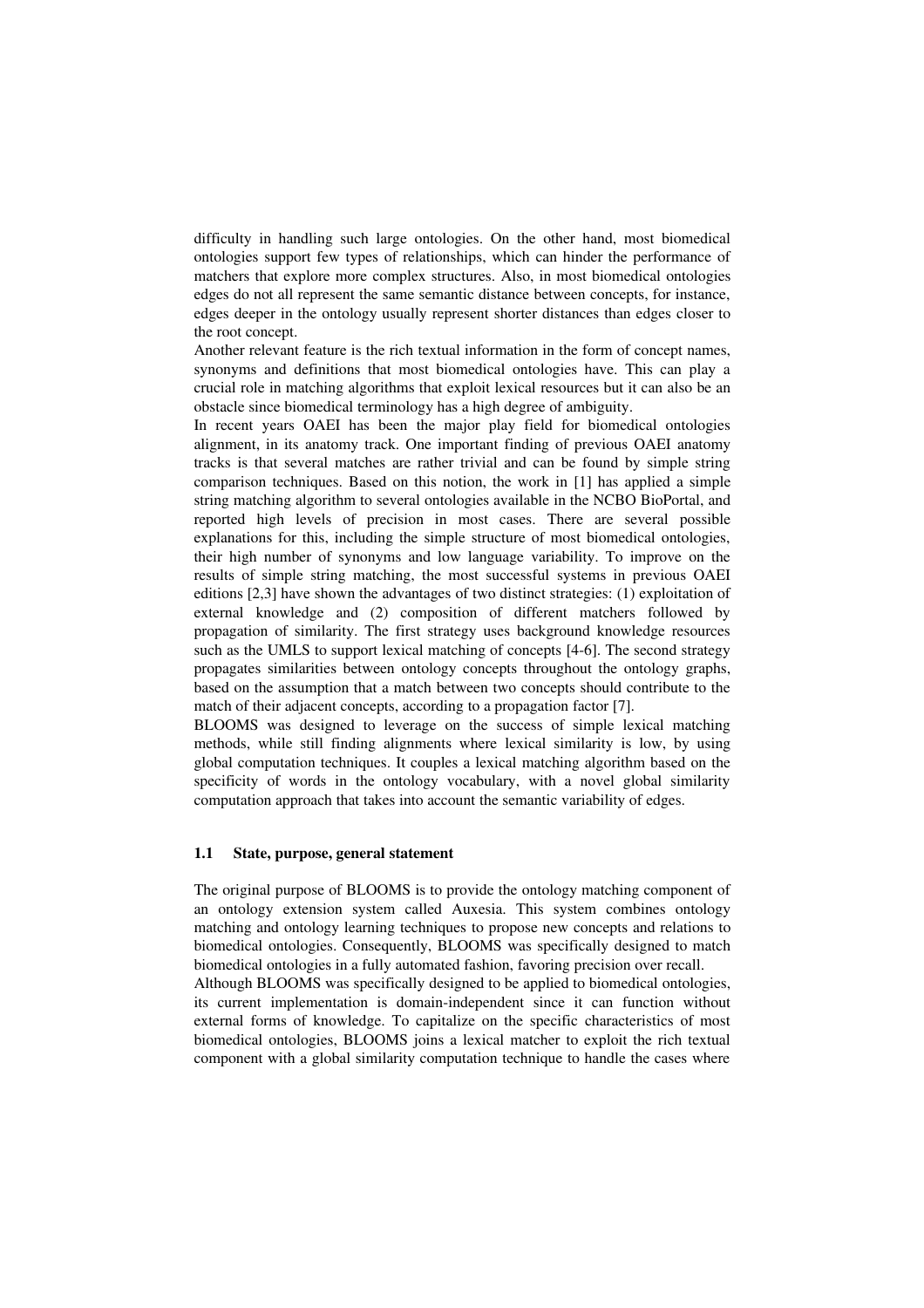synonyms exist but are not shared between ontologies. Furthermore, BLOOMS can also exploit annotation corpora, which are available for some biomedical ontologies, to improve the propagation of similarity.

#### 1. Specific techniques used

BLOOMS has a sequential architecture composed of three distinct matchers: Exact, Partial and Semantic Broadcast Match. While the first two matchers are based on lexical similarity, the final one is based on the propagation of previously calculated similarities throughout the ontology graph. Figure 1 depicts the general structure of BLOOMS.



Figure 1. Diagram of BLOOMS architecture. Given two ontologies, BLOOMS first extracts alignments based on Exact matches, then on Partial matches, and finally it propagates the similarities generated by those two strategies using the Semantic Broadcast approach.

#### 1.2 .1 Lexical similarity

Exact and Partial matchers use lexical similarity based on textual descriptions of ontology concepts. Textual descriptors of concepts include their labels, synonyms and definitions. Since ontology concepts usually have several textual descriptors (e.g., name, synonyms, definitions), the similarity between two ontology concepts is given by the maximum similarity between all possible combinations of descriptors.

The first matcher, Exact Match, is run on textual descriptions after normalization and corresponds to a simple exact match, where the score is either 1 or 0.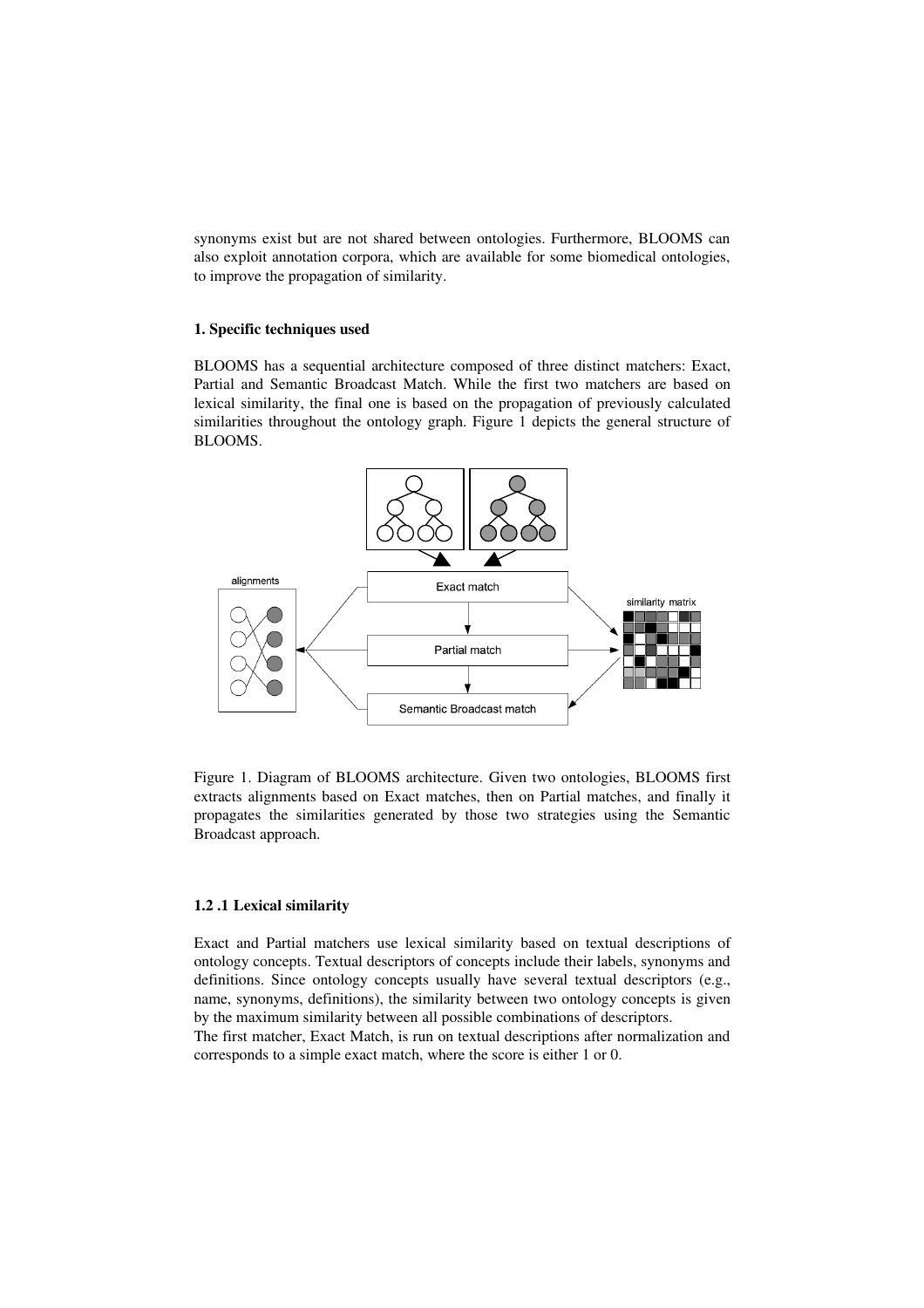The second matcher, Partial Match, is applied after processing all concept's labels, synonyms and definitions through tokenizing strings into words, removing stopwords, performing normalization of diacritics and special characters, and finally stemming (Snowball). If the concepts share some of the words in their descriptors, i.e. are partial matches, the final score is given by a Jaccard similarity, which is calculated by the number of words shared by the two concepts, over the number of words they both have. Alternatively, each word can be weighted by its evidence content.

The notion of evidence content (EC) of a word [1] is based on information theory and can be considered a term relevance measure, since it measures the relevance of a word within the vocabulary of an ontology. It is calculated as the negative logarithm of the relative frequency of a word in the ontology vocabulary:

$$
EC(word) = -\log freq(word \in V_{\text{ ontology}})
$$

The ontology vocabulary corresponds to all words in all descriptors of all concepts in the ontology. The final frequency of a word within an ontology corresponds to the number of concepts that contain it in any of their descriptors. This means that a word that appears multiple times in the label, definition or synonyms of a concept is only counted once, preventing bias towards concepts that have many synonyms with very similar word sets. The evidence content of words that are common to both ontologies, is given by the average of their ECs within each ontology.

#### 1.2 .2 Semantic Broadcast

After the lexical similarities are computed, they are used as input for a global similarity computation technique, Semantic Broadcast (SB). This novel approach takes into account that the edges in the ontology graph do not all convey the same semantic distance between concepts.

This strategy is based on the notion that concepts whose relatives are similar should also be similar. A relative of a concept is an ancestor or a descendant whose distance to the concept is smaller than a factor *d*. To the initial similarity between concepts, SB adds the sum of all similarities of the alignments between all relatives weighted by their semantic gap *sG*, to a maximum contribution of a factor *c.* This is given by the following:

$$
\text{Sim}_{\text{final}}(c_a, c_b) = \text{Sim}_{\text{lex}}(c_a, c_b) + c \left( \sum \text{Sim}_{\text{lex}}(r_i, r_j), \text{SG}(c_a, r_i, c_b, r_j) \right)
$$

$$
|D(r_i, c_a) \wedge D(r_j, c_b) < d \wedge r_i, r_j \in A
$$

where  $c_a$  and  $c_b$  are concepts from ontologies *a* and *b*, and  $r_i$  and  $r_j$  are relatives of  $c_a$ and  $c<sub>b</sub>$  at a distance *D* smaller than a factor *d* whose match belongs to the set of extracted alignments *A*.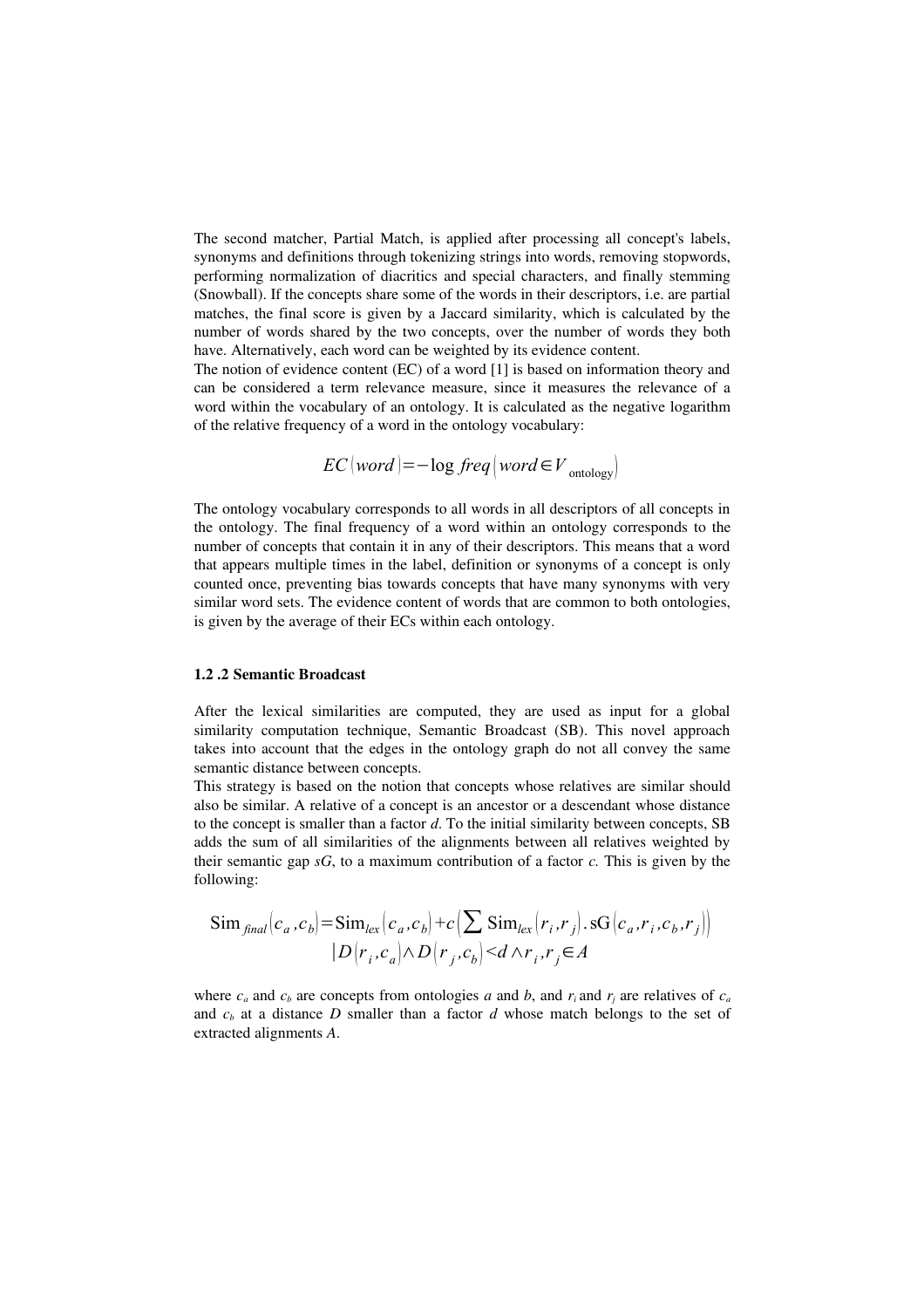The semantic gap between two matches corresponds to the inverse of the average semantic similarity between the two concepts from each ontology. Several metrics can be used to calculate the similarity between ontology concepts, in particular, measures based on information content have been shown to be successful [2].

In BLOOMS we currently implement three information content based similarity measures: Resnik [3], Lin [4] and a simple semantic difference between each concept's ICs. The information content of an ontology concept is a measure of its specificity in a given corpus. Many biomedical ontologies possess annotation corpora that are suited to this application. Nevertheless, semantic similarity can also be given by simpler methods based on edge distance and depth.

Semantic broadcast can also be applied iteratively, with a new run using the similarity matrix provided by the previous.

#### 1.2.3 Alignment Extraction

Alignment extraction in BLOOMS is sequential. After each matcher is run, alignments are extracted according to a predefined threshold of similarity and cardinality of matches, so that the concepts already aligned are not processed for matchers down the line. Each successive matcher has its own predefined threshold.

## 1.3 Adaptations made for the evaluation

With the purpose of participating in OAEI, BLOOMS was integrated into the AgreementMaker system [5] due to its extensible and modular architecture. We were particularly interested in benefiting from its ontology loading and navigation capabilities, and its layered architecture that allows for serial composition since our approach combines two matching methods that need to be applied sequentially. Furthermore, we also exploited the visual interface during the optimization process of our matching strategy, since although it is not a requirement for our methods, we found it to be extremely useful, it supports a very quick and intuitive evaluation.

Since neither the mouse or the human anatomy ontologies have an annotation corpus, the Semantic Broadcast algorithm used a semantic similarity measure based on edge distance and depth, where similarity decreases with the number of edges between two concepts, and edges further away from the root correspond to higher levels of similarity.

## 2 Results

BLOOMS was only submitted to the anatomy track, since it is being specifically developed to handle biomedical ontologies. The anatomy track contains 4 tasks: in the first three tasks, matchers should be optimized to favor f-measure, precision and recall, in turn. In the fourth task, an initial set of alignments is given, that can be used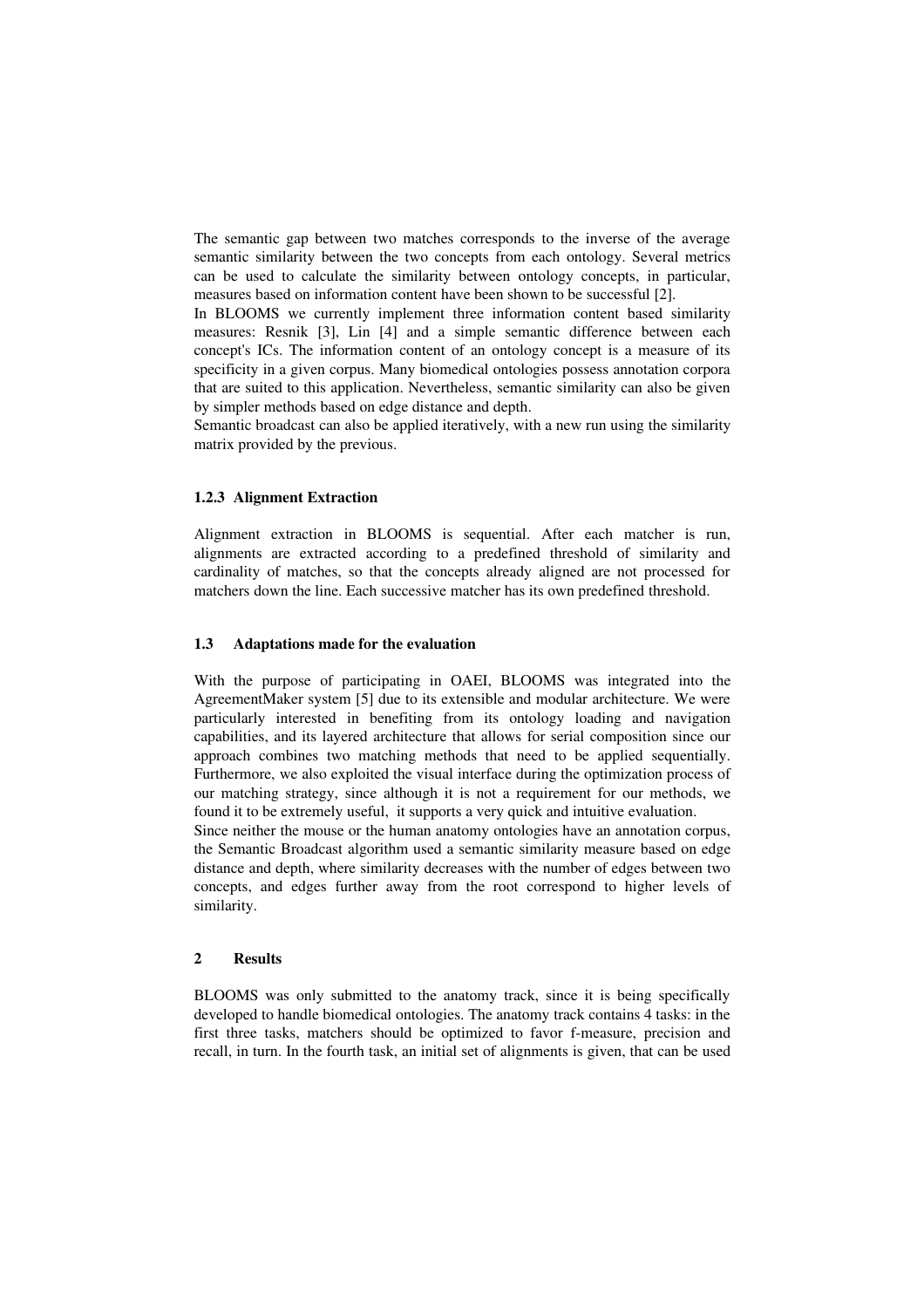to improve the matchers performance. In addition to the classical measures of precision, recall and f-measure, the OAEI initiative also employs recall+, which measures the recall of non-trivial matches, since in the anatomy track a large proportion of matches can be achieved suing simple string matching techniques. We only participated in tasks  $#1$  and  $#2$ , since BLOOMS is designed to favor precision.

## 2.1 anatomy

Taking advantage of the SEALS platform we ran several distinct configurations of BLOOMS, testing different parameters and also analyzing the contribution of each matcher to the final alignment.

We found that after the first matcher is run, the alignments produced have a very high precision  $(0.98)$ , but the recall is somewhat low  $(0.63)$ . Each of the following matchers increases recall while slightly decreasing precision, which was expected given the increasing laxity they provide.

We also found that weighting the partial match score using word evidence content did not significantly alter results when compared to the simple Jaccard similarity.

For task #1 we used a Partial Match threshold of 0.9 and a final threshold of 0.4. Semantic Broadcast was run to propagate similarities through ancestors and descendants at a maximum distance of 2, and contribution was set to 0.4. Using the SEALS evaluation platform, we obtained 0.954 precision, 0.731 recall, for a final Fmeasure of 0.828 and a recall+ of 0.315.

For task #2 we used a Partial Match threshold of 0.9 and did not use Semantic Broadcast. With this strategy, we ensured a higher precision, of 0.967. However, recall was not much lower than the one in task #1, 0.725 , which resulted in a final fmeasure of 0.829.

We did not participate in other tasks, since BLOOMS was originally intended to yield a high precision, as it is intended to be run in a fully automated fashion as a part of an ontology extension system.

#### 3 General comments

We find that the SEALS platform is a very valuable tool in improving matching strategies. We find however that the 100 minute time limit might be detrimental to strategies that need to process large external resources.

## 3.1 Comments on the results

BLOOMS was designed to be as fully automated as possible, so it is more geared towards increased precision than recall. Comparing our results for tasks #1 and #2, they clearly indicate that our semantic broadcast strategy does not represent a very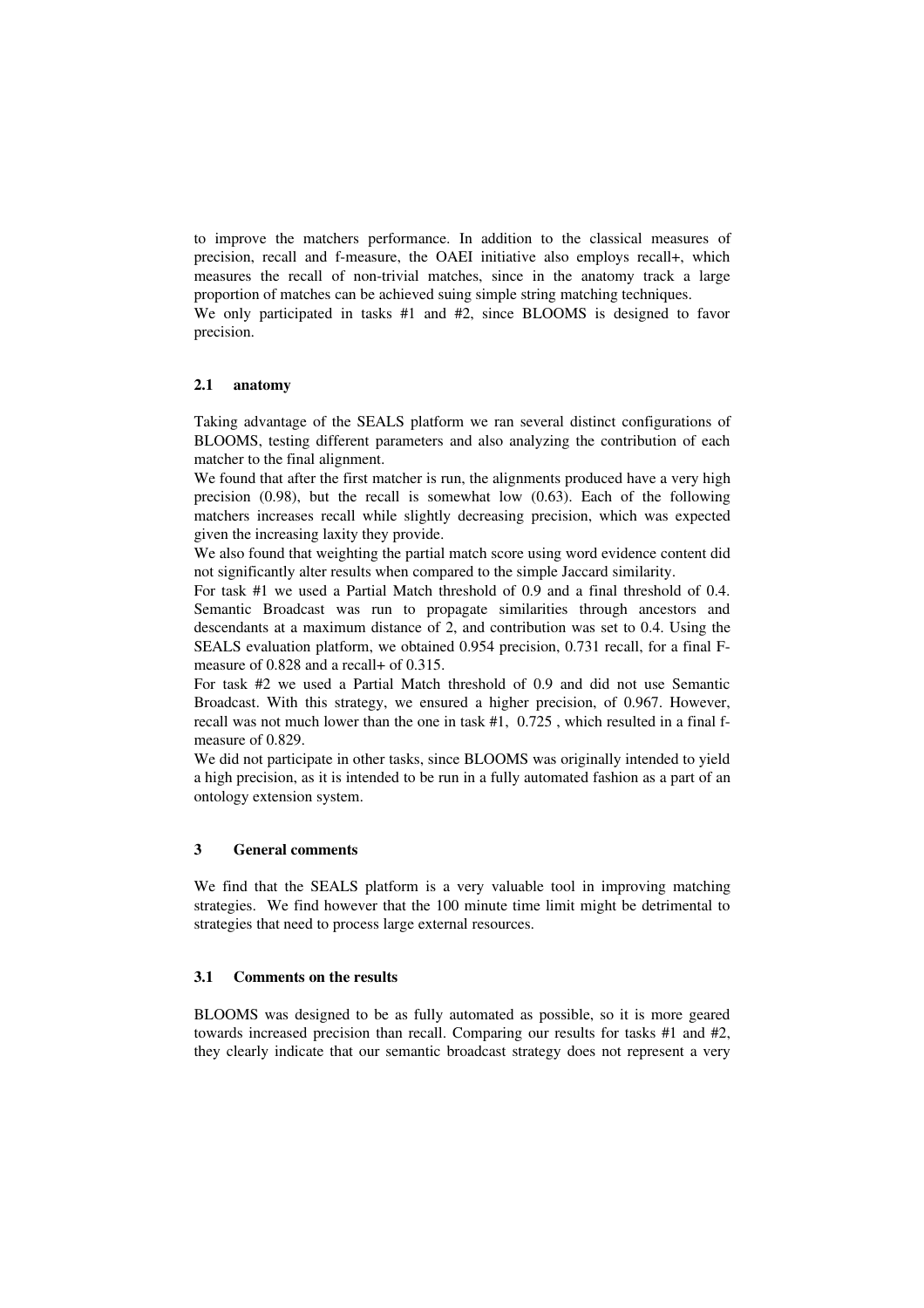heavy contribution to recall, but that we do capture nearly 10% more matches when using both the Exact and Partial Match strategies, than Exact Match alone. Also our recall+ is not very high, again highlighting the need to expand our strategy to improve recall.

Nevertheless, we find our performance to be comparable to the best systems in 2009, and in 2010 our f-measure in task  $#1$  is 5% lower that the best performing system, whereas in task #2 we are the second best system, with a slight difference of 0.1% in precision. These are encouraging results and we fully intend to participate in future events with an improved version of BLOOMS.

#### 3.2 Discussions on the way to improve the proposed system

We are planning on implementing several strategies for improvement in the near future, some of which were already a part of our initial strategy, but were not yet implemented at the time of OAEI 2010. To improve the lexical similarity matchers, future versions of BLOOMS will take into account spelling variants and mistakes, and we will also investigate the feasibility of using external resources such as UMLS and WordNet to increase the number of synonyms for both terms and words. We feel this would greatly improve the recall of our strategy. Regarding similarity propagation, we will work extensively on improving our semantic broadcast approach, by exploring alternative strategies for the computation of information content independently of an annotation corpus, and thus expand the number of semantic similarity measures that can be used. We will also adapt semantic broadcast to propagate dissimilarity, and decrease the similarity between concepts that might have a high lexical similarity but very distinct neighborhoods.

## 4 Conclusion

Participating in the anatomy track of OAEI 2010 has given us an opportunity to evaluate a matching algorithm developed with the practical purpose of being used in a semi-automated ontology extension system, Auxesia. Our matching algorithm, BLOOMS, is intended to be as automated as possible, and thus its current implementation favors precision. This was clearly visible in the results we obtained in tasks #1 and #2 of the anatomy track of OAEI 2010, where we obtained high ranking precision values within the top 3, but lower recall.

In future versions of BLOOMS we will implement several strategies designed to improve recall, while minimizing precision loss.

The lessons learned throughout this period will undoubtedly contribute to an improvement of our method.